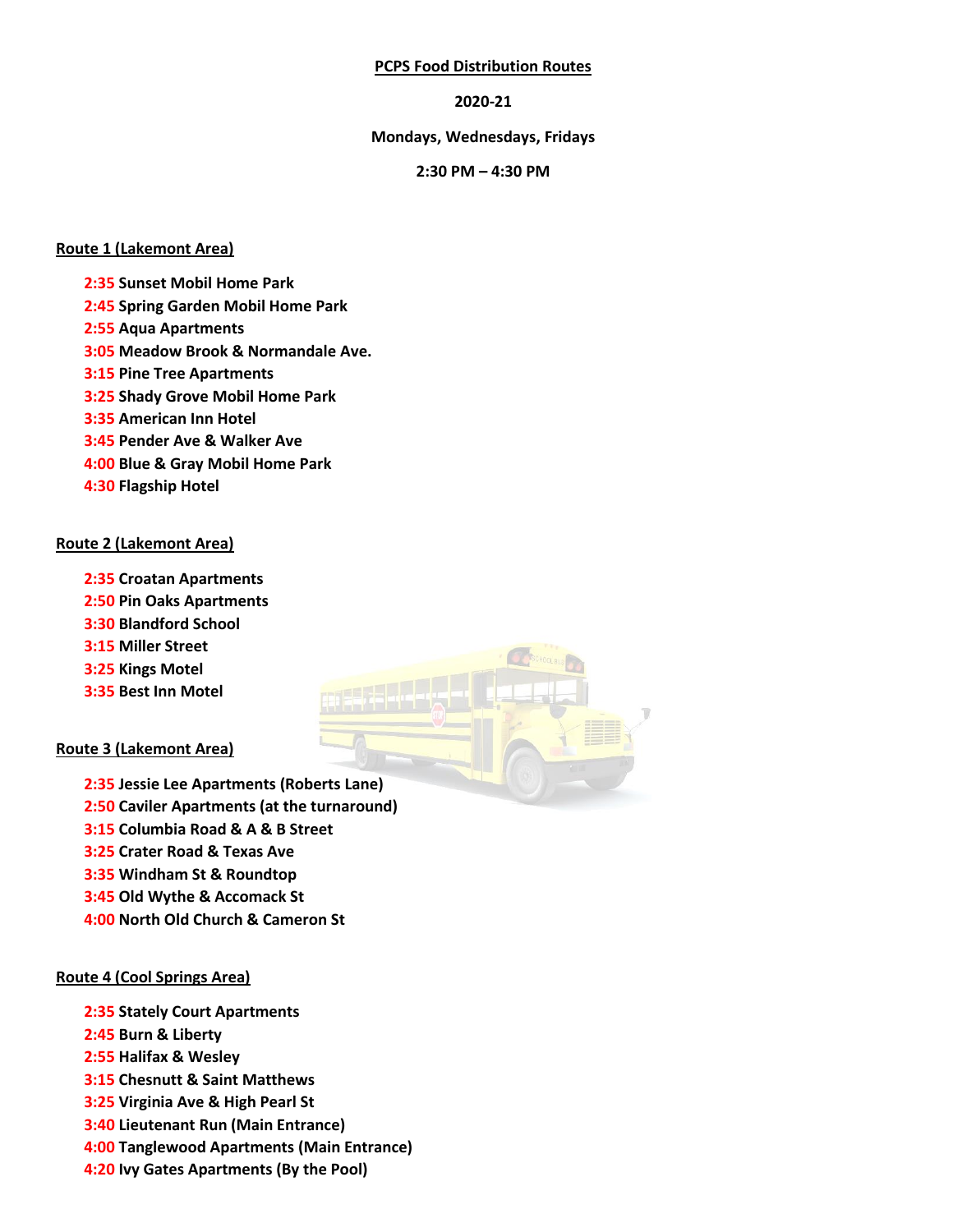### **PCPS Food Distribution Routes**

## **2020-21**

## **Mondays, Wednesdays, Fridays**

### **2:30 PM – 4:30 PM**

## **Route 5 (Cool Springs Area)**

**2:35 Tabernacle Church Daycare (Halifax Street)**

- **2:45 Harden St & Shore St**
- **2:55 Jefferson St & Fillmore St**
- **3:15 Webster Court & Mars St (Entrance Only)**
- **3:25 Laurel Rd & Azalea St**
- **3:35 Toll Gate Lane & Wheelhouse Court**
- **3:45 Crater Square Apartments**
- **4:00 Myric Ave & King Ave**

## **Route 6 (Walnut Hill Area)**

- **2:35 Addison Apartments (Main Entrance) 2:50 Craterwood Apartments**
- **3:10 South Plains & Crater Road 3:15 North Plains & Dolan Drive**
- **3:30 Lakewood Dr & Westwood Dr**
- **3:40 Lakewood Dr & Beechwood Dr**
- **3:50 Spotswood Dr & Westwood Dr**
- 
- **4:10 Normandy Dr & Oakwood Dr 4:20 Bradford & Francis**
- **4:30 Robertson & Walt Circle**

# **Route 7 (Walnut Hill Area)**

- **2:35 Camelot (Go to the back and come around)**
- **2:40 Gustabo & Denise Road**
- **2:50 South Park & Forest Hill**
- **3:00 Gordon Dr & Hoke Dr**
- **3:15 Gordon Dr & Wright Road**
- **3:25 North Park & Retnag Road**
- **3:35 North Park & Forest Hill**
- **3:55 Homestead Dr & Rollingwood**
- **4:00 Quail Oaks Apartments (Enter Parking Lot in front)**
- **4:15 Varina Ave & Bermuda Ave**
- **4:30 Monticello Ave & Tuckahoe Ave**